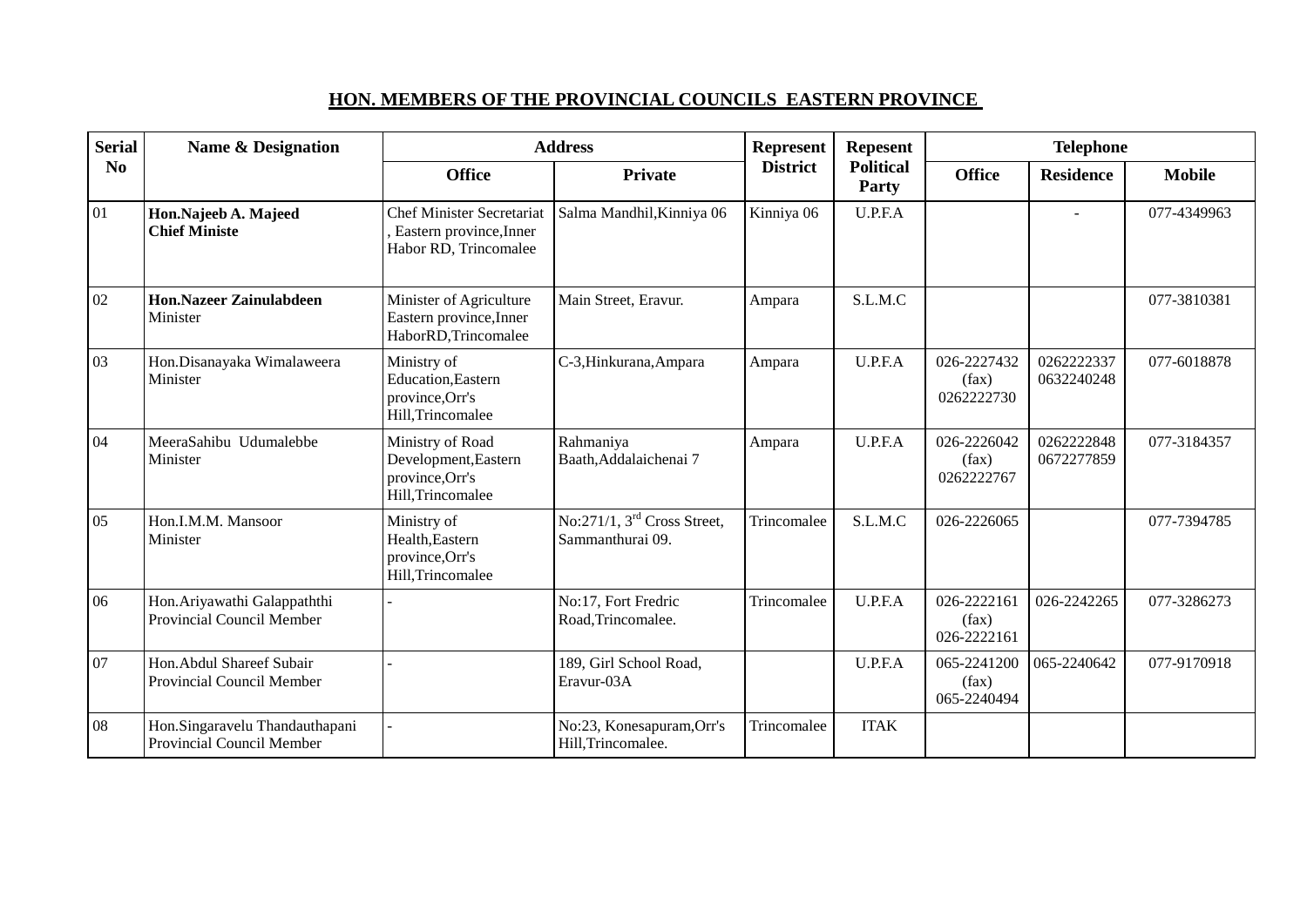| <b>Serial</b>  | <b>Name &amp; Designation</b>                               | <b>Address</b> |                                        | <b>Represent</b> | <b>Repesent</b>           | <b>Telephone</b>                    |                  |               |
|----------------|-------------------------------------------------------------|----------------|----------------------------------------|------------------|---------------------------|-------------------------------------|------------------|---------------|
| N <sub>0</sub> |                                                             | <b>Office</b>  | Private                                | <b>District</b>  | <b>Political</b><br>Party | <b>Office</b>                       | <b>Residence</b> | <b>Mobile</b> |
| 09             | Hon.K.Nageswaran<br>Provincial Council Member               |                | Word No.07,<br>Kattaparichcan, Mutur.  |                  | <b>ITAK</b>               |                                     |                  |               |
| 10             | Hon.Jegatheesan Jenarthanan<br>Provincial Council Member    |                | No.471/14B,<br>Kernyadi, Trincomalee.  |                  | <b>ITAK</b>               |                                     |                  |               |
| 11             | Hon.K.P Priyantha Premakumara<br>Provincial Council Member  |                | No.600, Unit 01, Raja<br>Ela, Knthale. |                  | U.P.F.A                   | 026-2222963<br>(fax)<br>026-2222963 |                  | 077-3522300   |
| 12             | Hon.R.M Anwer<br>Provincial Council Member                  | $\overline{a}$ | No.187, Main<br>Street, Pulmoddai-04.  |                  | S.L.M.C                   | 026-2256111<br>(fax)<br>026-2256101 |                  | 077-7771475   |
| 13             | Hon.S.L.M Hasan Moulavi<br>Provincial Council Member        |                | Malinthurai, Kinniya 04.               |                  | S.L.M.C                   | 026-2236392<br>(fax)<br>026-2236392 |                  | 077-7840381   |
| 14             | Hon.Imraan Maharoof<br>Provincial Council Member            |                | Mancholai, Kinniya.                    |                  | <b>UNP</b>                |                                     |                  |               |
| 15             | Hon.Jayantha Wijesekara<br><b>Provincial Council Member</b> |                | No.680A, Raja Ela Road,<br>Kanthale.   |                  | <b>NFP</b>                |                                     |                  |               |
| 16             | Hon.Thureiyappa Nawarathnaraja<br>Provincial Council Member |                | No.60, Snake Lane,<br>Trincomalee.     |                  | U.P.F.A                   |                                     |                  | 077-6036045   |
| 17             | Hon.R.Thurairaththinam<br>Provincial Council Member         |                | 29A, Lake Road 01,<br>Batticaloa.      |                  | <b>ITAK</b>               | 065-2225179                         |                  | 077-7494836   |
| 18             | Hon.K. Thurairasasingam<br>Provincial Council Member        |                | 73, Lake Road 01,<br>Batticaloa.       |                  | <b>ITAK</b>               |                                     |                  | 071-8497158   |
| 19             | Hon.G.Kirushnappillai<br>Provincial Council Member          | $\overline{a}$ | Manal Road,<br>Kaluwanchchikudy.       |                  | <b>ITAK</b>               |                                     |                  | 077-9175262   |
| <b>Serial</b>  | <b>Name &amp; Designation</b>                               | <b>Address</b> |                                        | <b>Represent</b> | <b>Repesent</b>           | <b>Telephone</b>                    |                  |               |
| No             |                                                             | <b>Office</b>  | <b>Private</b>                         | <b>District</b>  | <b>Political</b><br>Party | <b>Office</b>                       | <b>Residence</b> | <b>Mobile</b> |
| 20             | Hon.I.Nithiniyanantham<br>Provincial Council Member         |                | No.43, Vanniyar<br>Street, Batticaloa. |                  | <b>ITAK</b>               |                                     |                  | 077-7444995   |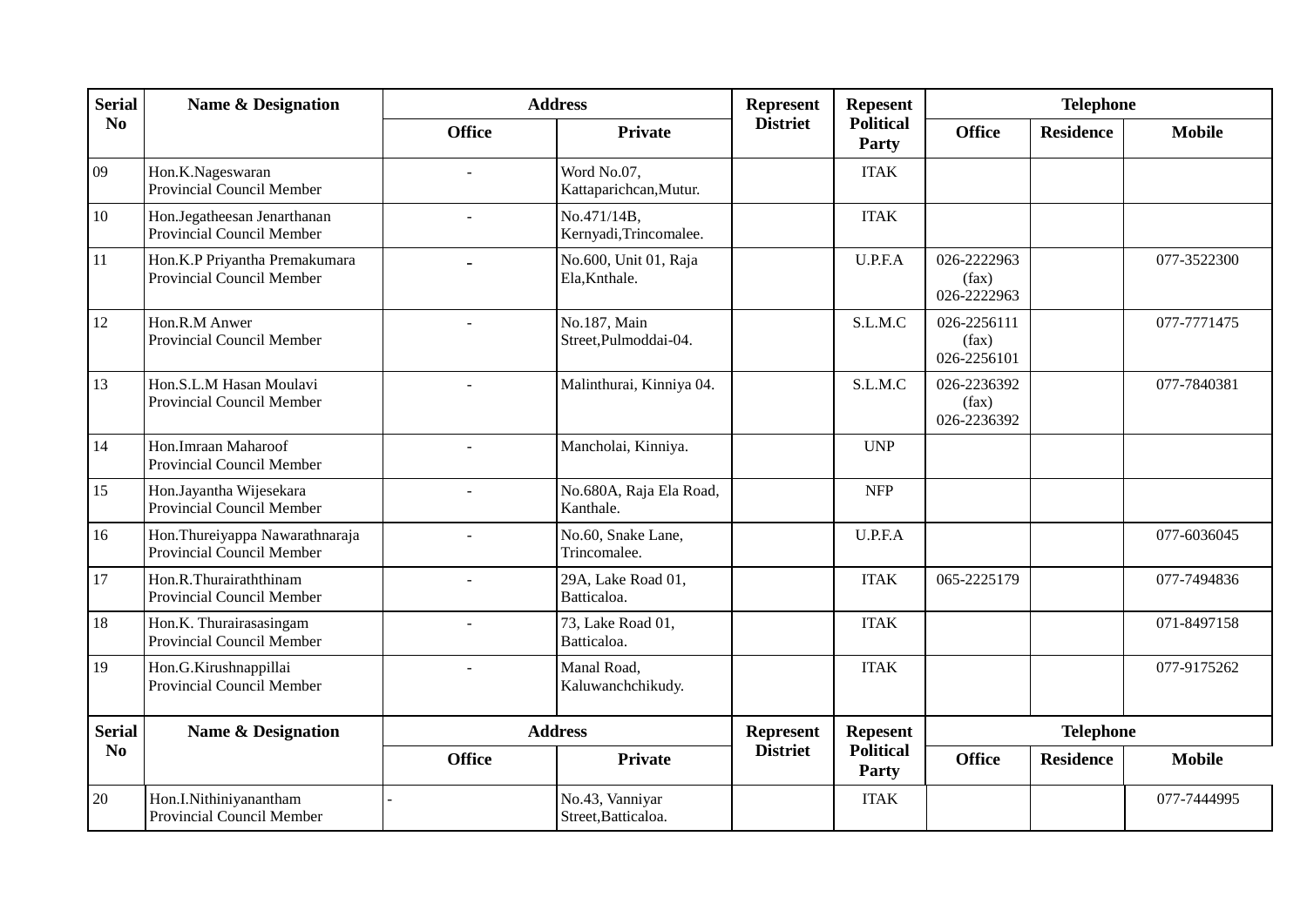| <b>Serial</b> | <b>Name &amp; Designation</b>                           | <b>Address</b>                                            | <b>Represent</b> | <b>Repesent</b> | <b>Telephone</b>                    |             |             |
|---------------|---------------------------------------------------------|-----------------------------------------------------------|------------------|-----------------|-------------------------------------|-------------|-------------|
| 21            | Hon.Markandu Nadarasa<br>Provincial Council Member      | Vijiaham, Koddal Kallar<br>01.                            |                  | <b>ITAK</b>     |                                     |             |             |
| 22            | Hon.Govindan Karunaharam<br>Provincial Council Member   | No.4/1, Nallahah Street,<br>Batticaloa.                   |                  | <b>ITAK</b>     |                                     |             | 077-6322335 |
| 23            | Hon.S.Chandrakanthan<br>Provincial Council Member       | Manyamman Kovil Road,<br>Pethalai, Valaichchenai.         |                  | U.P.F.A         |                                     |             | 077-2256198 |
| 24            | Hon.Ameer Ali Shihabdeen<br>Provincial Council Member   | Bazar Palli Road,<br>Oddamavadi 01.                       |                  | U.P.F.A         |                                     |             | 077-7306362 |
| 25            | Hon.A.F.Mohamed Shibly<br>Provincial Council Member     | 43, Umar Kathab Road,<br>Kattankudy 03.                   |                  | U.P.F.A         |                                     |             | 077-7806270 |
| 26            | Hon.D. Weerasingha<br>Provincial Council Member         | "Vaithiya Nivasa",<br>Devalahida, Ampara.                 |                  | U.P.F.A         |                                     |             | 077-2689161 |
| 27            | Hon.Ariff Samsudeen<br>Provincial Council Member        | No.77, Hajiyar Road,<br>Ninthavur 18.                     |                  | U.P.F.A         |                                     |             | 077-7328903 |
| 28            | Hon.A.Ameer Mohmood Labbe<br>Provincial Council Member  | 100, Moonkilady Road,<br>Sammanthurai.                    |                  | U.P.F.A         | 067-2260459<br>(fax)<br>067-2260459 | 011-2767452 | 077-3155312 |
| 29            | Hon.A.L Thavam<br>Provincial Council Member             | No.40, East Road,<br>Akkaraipattu 01.                     |                  | S.L.M.C         |                                     |             | 077-2920160 |
| 30            | Hon.A.A.M Jameel<br>Provincial Council Member           | 307, Al.Hilai Road,<br>Sainthamaruthu 15.                 |                  | S.L.M.C         | 067-2224172                         | 067-2229927 | 077-7271078 |
| 31            | Hon.A.L.M. Nazeer<br>Provincial Council Member          | Central Road,<br>Addalaichchanai 06.                      |                  | <b>SLMC</b>     |                                     |             | 077-7420972 |
| 32            | Hon.D.K Daya Gamage<br><b>Provincial Council Member</b> | Delicia Building,<br>No.09,DS Senanayaka<br>Road, Ampara. |                  | <b>UNP</b>      | 063-5672199<br>(fax)<br>011-4308661 | 063-224706  | 077-3544281 |

| <b>Serial</b>  | <b>Name &amp; Designation</b><br><b>Address</b>                  |               |                                       | <b>Represent</b> | <b>Repesent</b>           | <b>Telephone</b>                    |                  |               |
|----------------|------------------------------------------------------------------|---------------|---------------------------------------|------------------|---------------------------|-------------------------------------|------------------|---------------|
| N <sub>0</sub> |                                                                  | <b>Office</b> | <b>Private</b>                        | <b>District</b>  | <b>Political</b><br>Party | <b>Office</b>                       | <b>Residence</b> | <b>Mobile</b> |
| 33             | Hon.Chandradasa Galappaththi<br><b>Provincial Council Member</b> |               | No.01, Dutugamunu<br>Mawatha, Ampara. |                  | <b>UNP</b>                | 063-2224706<br>(fax)<br>063-2222109 | 063-224706       | 077-3544281   |